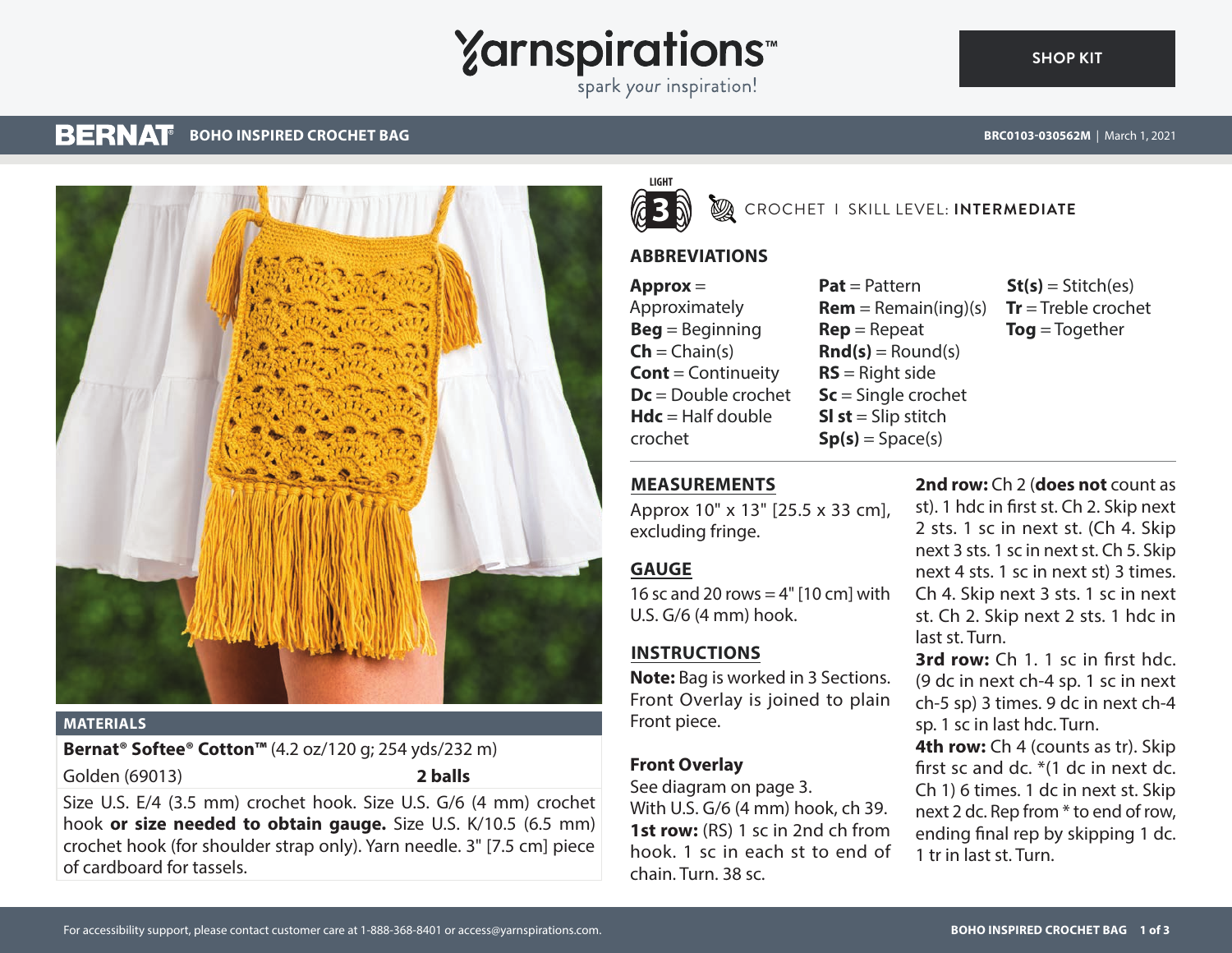

spark your inspiration!

#### **BERNAT BOHO INSPIRED CROCHET BAG BRC0103-030562M** | March 1, 2021

**5th row:** Ch 1. 1 sc in first st. \*(1 sc. in next ch-1 sp. Ch 3) 5 times. 1 sc in each of next 2 ch-1 sps. Rep from \* twice more. (1 sc in next ch-1 sp. Ch 3) 5 times. 1 sc in last ch-1 sp. 1 sc in top of ch-4. Turn. **6th row:** Ch 6 (counts as 1 tr and ch 2). 1 sc in 2nd ch-3 sp. (Ch 4. Skip next ch-3 sp. 1 sc in next ch-3 sp. Ch 5. Skip next 2 ch-3 sps) 3 times.

Ch 4. Skip next ch-3 sp. 1 sc in next ch-3 sp. Ch 2. 1 tr in last sc. Turn. **7th row:** Ch 1. 1 sc in first tr. (9 dc in next ch-4 sp. 1 sc in next ch-5 sp) 3 times. 9 dc in next ch-4 sp. 1 sc in last st (4th ch of ch-6). Turn.

Rep 4th to 7th rows 3 times more for pat, then rep 4th to 6th rows once more.

**Next row:** Ch 1. 1 sc in first st. 2 sc in next ch-2 sp. 1 sc in next st. (3 sc in next ch-4 sp. 1 sc in next st. 4 sc in next ch-5 sp. 1 sc in next st) 3 times. 3 sc in next ch-4 sp. 1 sc in next st. 2 sc in next ch-2 sp. 1 sc in last st (4th ch of ch-6). Fasten off.

## **Front and Back** (make 2 pieces alike)

With U.S. G/6 (4 mm) hook, ch 39. **1st row:** 1 sc in 2nd ch from hook. 1 sc in each st to end of chain. Turn. 38 sc.

**2nd row:** Ch 1. 1 sc in each st to end of row. Turn.

Rep 2nd row until work from beg is equal to length of Front Overlay. Fasten off.

## **FINISHING**

## **Layer the 3 pieces for joining:**

With RS of Front and Front Overlay facing up, and RS of Back facing down, place Front (with Front Overlay in position) on top of Back. With U.S. G/6 (4 mm) hook, join yarn with sl st at top edge to work down side edge.

**1st row:** *Working through all 3 thicknesses*, work 1 row of sc evenly around sides and bottom edge, working 3 sc in each corner and leaving top edge open. Turn. **2nd row:** Ch 1. 1 sc in each st to first corner. 3 sc in corner sc. \*1 sc in next st. Ch 1. Skip next st. Rep from \* to next corner. 3 sc in corner sc. 1 sc in each sc to top. Fasten off.

## **Fringe**

Cut strands of yarn 16" [40.5 cm] long. Fold in half and knot into fringe across Bottom of Bag, working around ch-1 sps from final row.



## **Top Band**

With RS of Bag facing and using size U.S. E/4 (3.5 mm) hook, join yarn with sl st at side seam to work around top edge.

**1st rnd:** Ch 1. 1 sc in each of 76 sc around. Join with sl st to first sc. **2nd to 6th rnds:** Ch 1. 1 sc in each st around. Join with sl st to first sc. **7th rnd (Strap holes):** SI st in next sc. Ch 1. (1 sc in each of next 36 sts. Ch 2. Skip next 2 sts) twice. Join with sl st to first sc.

**8th rnd:** Ch 1. 1 sc in each sc and 2 sc in each ch-2 sp around. Join with sl st to first sc.

**9th to 11th rnds:** As 2nd rnd. Fasten off.

## **Strap**

Working with 6 strands of yarn held tog, and using size U.S. K/10.5 (6.5 mm) hook, join yarn with sl st to Strap Hole worked in 7th rnd of Top Band. Cont working chains until chain measures approx 60" [152.5 cm] long when slightly stretched. Join with sl st to opposite Strap Hole. Fasten off.

## **Tassels**

Wrap yarn around a 3" [7.5 cm] piece of cardboard 30 times. Tie securely at Top end. Cut across other end. Tie strand securing Top of Tassel to base of Strap. Wrap yarn 6 times around tassel 1½" [4 cm] from tied end, incorporating any strands rem from Strap, and fasten securely. Rep for opposite end of Strap.